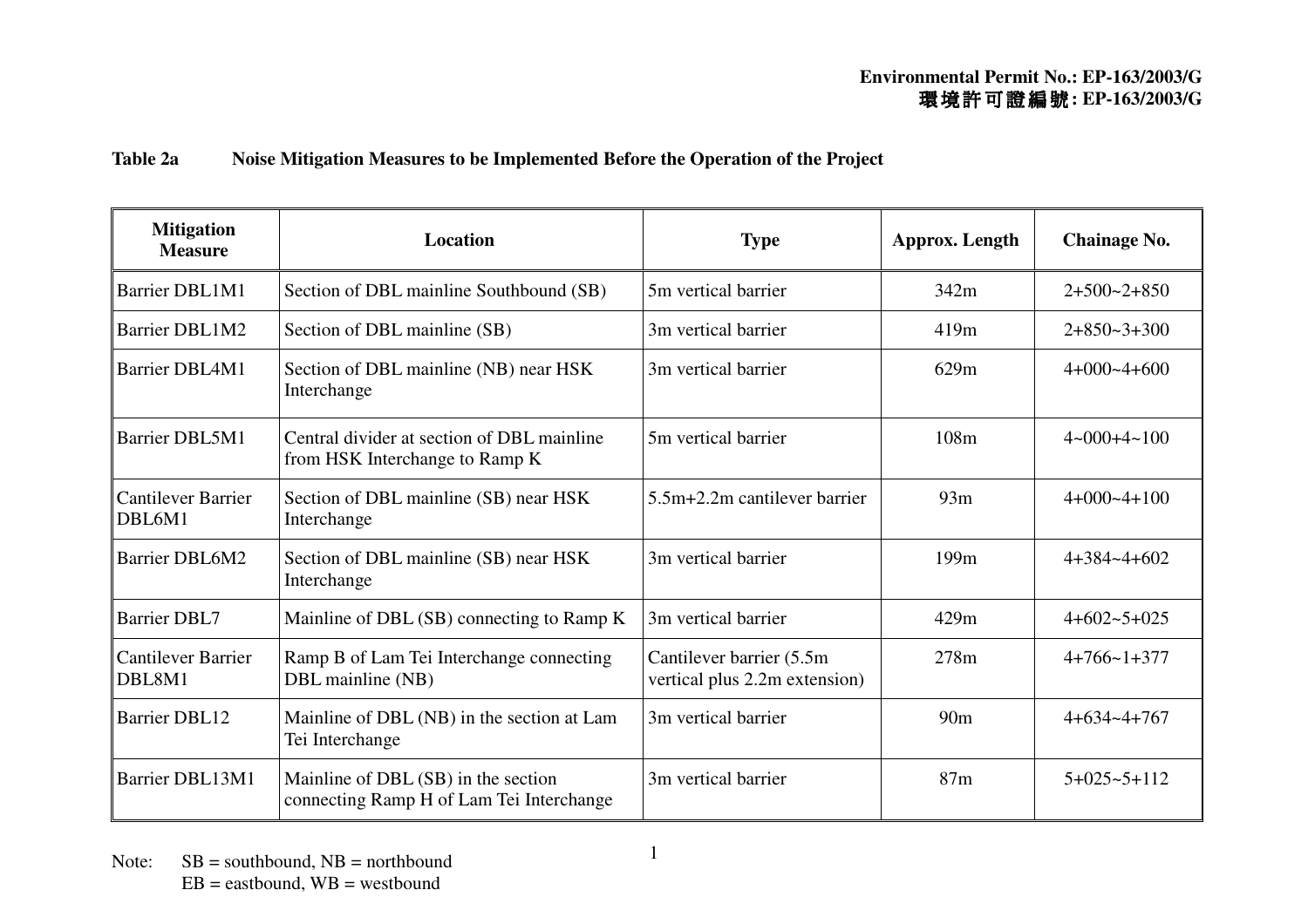## **Table 2a Noise Mitigation Measures to be Implemented Before the Operation of the Project**

| <b>Mitigation</b><br><b>Measure</b> | <b>Location</b>                                          | <b>Type</b>                                                | <b>Approx.</b> Length | <b>Chainage No.</b> |
|-------------------------------------|----------------------------------------------------------|------------------------------------------------------------|-----------------------|---------------------|
| Barrier LT1M1                       | Ramp C of Lam Tei Interchange                            | 4m vertical barrier                                        | 472m                  | $0+300-0+815$       |
| <b>Cantilever Barrier</b><br>LT4    | Ramp A of Lam Tei Interchange                            | Cantilever barrier (5.5m)<br>vertical plus 2.2m extension) | 366m                  | $0+250-0+085$       |
| Barrier LT5M2                       | Ramp A of Lam Tei Interchange                            | 5m vertical barrier                                        | 150m                  | $0+200-0+400$       |
| <b>Barrier LT8</b>                  | Ramp H of Lam Tei Interchange                            | 3m vertical barrier                                        | 200m                  | $0+492-0+679$       |
| <b>Cantilever Barrier</b><br>LT11   | Ramp D of Lam Tei Interchange                            | Cantilever barrier (5.5m)<br>vertical plus 2.5m extension) | 154m                  | $0+250-0+100$       |
| Barrier LT12M1                      | Ramp B of Lam Tei Interchange                            | 3m vertical barrier                                        | 181m                  | $0+800-1+000$       |
| <b>Barrier YLH1</b>                 | Ramp C of Lam Tei Interchange                            | 5m vertical barrier                                        | 388m                  | $0+815-1+200$       |
| Barrier YLH2BM1                     | Yuen Long Highway (EB) – north of Lam Tei<br>Interchange | 5m vertical barrier                                        | 283m                  | $1+200-1+483$       |
| Barrier YLH4M1                      | Yuen Long Highway (WB) – north of Lam Tei<br>Interchange | 6m vertical barrier                                        | 46m                   | $3+342-3+388$       |
| Barrier YLH4M1a                     | Yuen Long Highway (WB) – north of Lam Tei<br>Interchange | 3m vertical barrier                                        | 9m                    | $3+333-3+342$       |
| Barrier YLH4M1b                     | Yuen Long Highway (WB) – north of Lam Tei<br>Interchange | 6m vertical barrier                                        | 20 <sub>m</sub>       | $3+313-3+333$       |

Note:  $SB =$  southbound, NB = northbound  $EB = eastbound$ ,  $WB = westbound$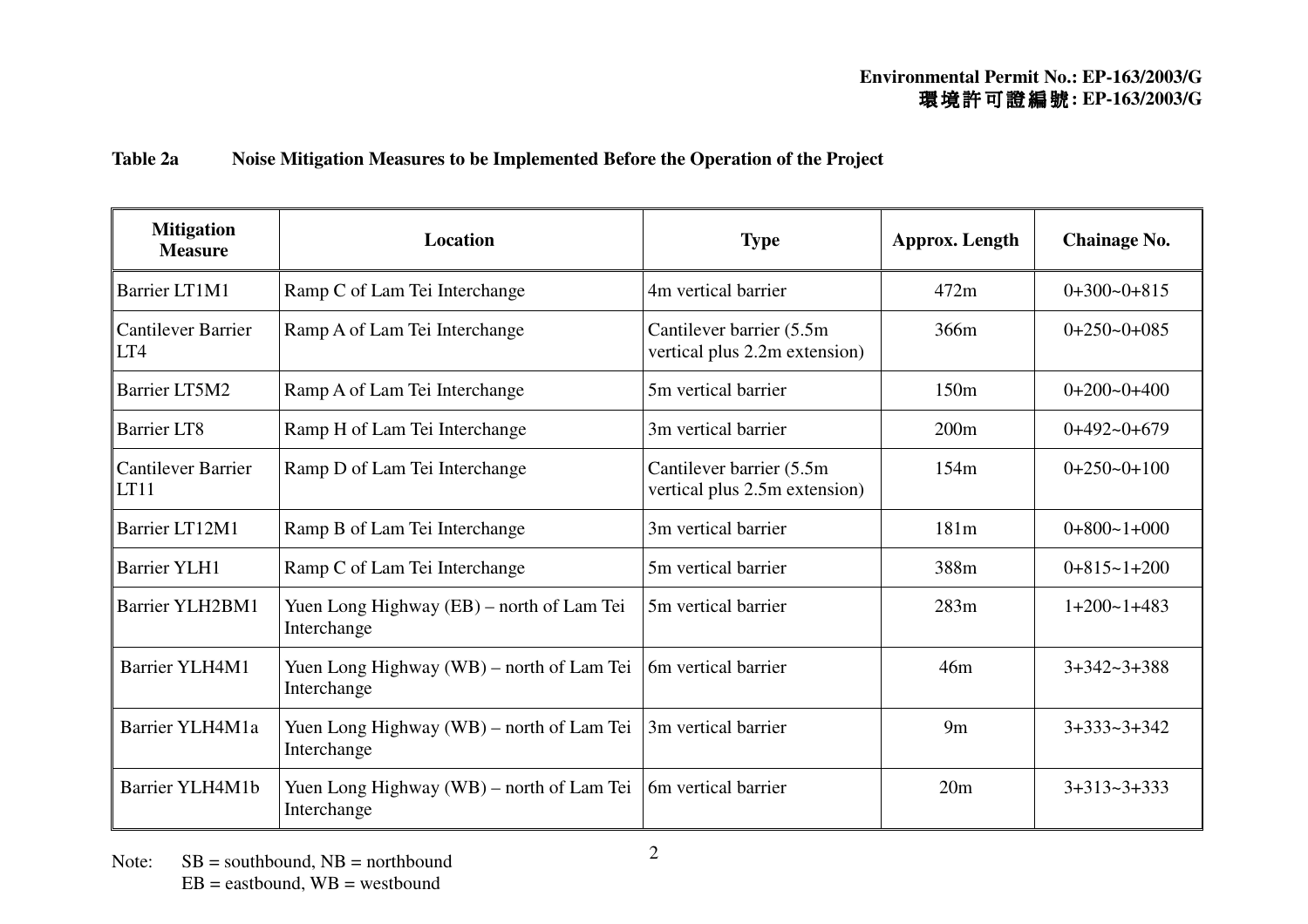## **Table 2a Noise Mitigation Measures to be Implemented Before the Operation of the Project**

| <b>Mitigation</b><br><b>Measure</b>           | <b>Location</b>                                                | <b>Type</b>                                                                                                                                                                   |                 | <b>Chainage No.</b> |  |
|-----------------------------------------------|----------------------------------------------------------------|-------------------------------------------------------------------------------------------------------------------------------------------------------------------------------|-----------------|---------------------|--|
| <b>Cantilever Barrier</b><br>YLH <sub>5</sub> | Yuen Long Highway (WB) – north of Lam Tei<br>Interchange       | Cantilever barrier (5.5m)<br>vertical plus 2.5m extension)                                                                                                                    | 230m            | $0+100-3+313$       |  |
| <b>Barrier YLH6</b>                           | Yuen Long Highway (WB) – north of Lam Tei<br>Interchange       | 3m vertical barrier                                                                                                                                                           | 37m             | $2+800-2+850$       |  |
| <b>Barrier YLH7</b>                           | Yuen Long Highway (WB) – north of Lam Tei<br>Interchange       | 4m vertical barrier                                                                                                                                                           | 57m             | $2+750-2+800$       |  |
| <b>Barrier YLH8</b>                           | Yuen Long Highway $(WB)$ – section near Lam<br>Tei Interchange | 6m vertical barrier                                                                                                                                                           | 552m            | $2+150-2+700$       |  |
| <b>Cantilever Barrier</b><br>YLH9             | Yuen Long Highway $(WB)$ – south of Lam Tei<br>Interchange     | Cantilever barrier (5.5m)<br>vertical plus 2.5m extension)                                                                                                                    | 404m            | $0+245-0+679$       |  |
| <b>Barrier YLH10</b>                          | Yuen Long Highway (WB) – south of Lam Tei<br>Interchange       | 6m vertical barrier                                                                                                                                                           | 50 <sub>m</sub> | $0+200-0+245$       |  |
| <b>Barrier YLH11</b>                          | Yuen Long Highway (EB) – south of Lam Tei<br>Interchange       | 5m vertical barrier (low noise)<br>surfacing on the slip road<br>from Castle Peak Road and<br>Bridge 2 between Tuen Mun<br>Road & Yuen Long Highway<br>as shown in Figure 10) | 160m            | $0+108-0+245$       |  |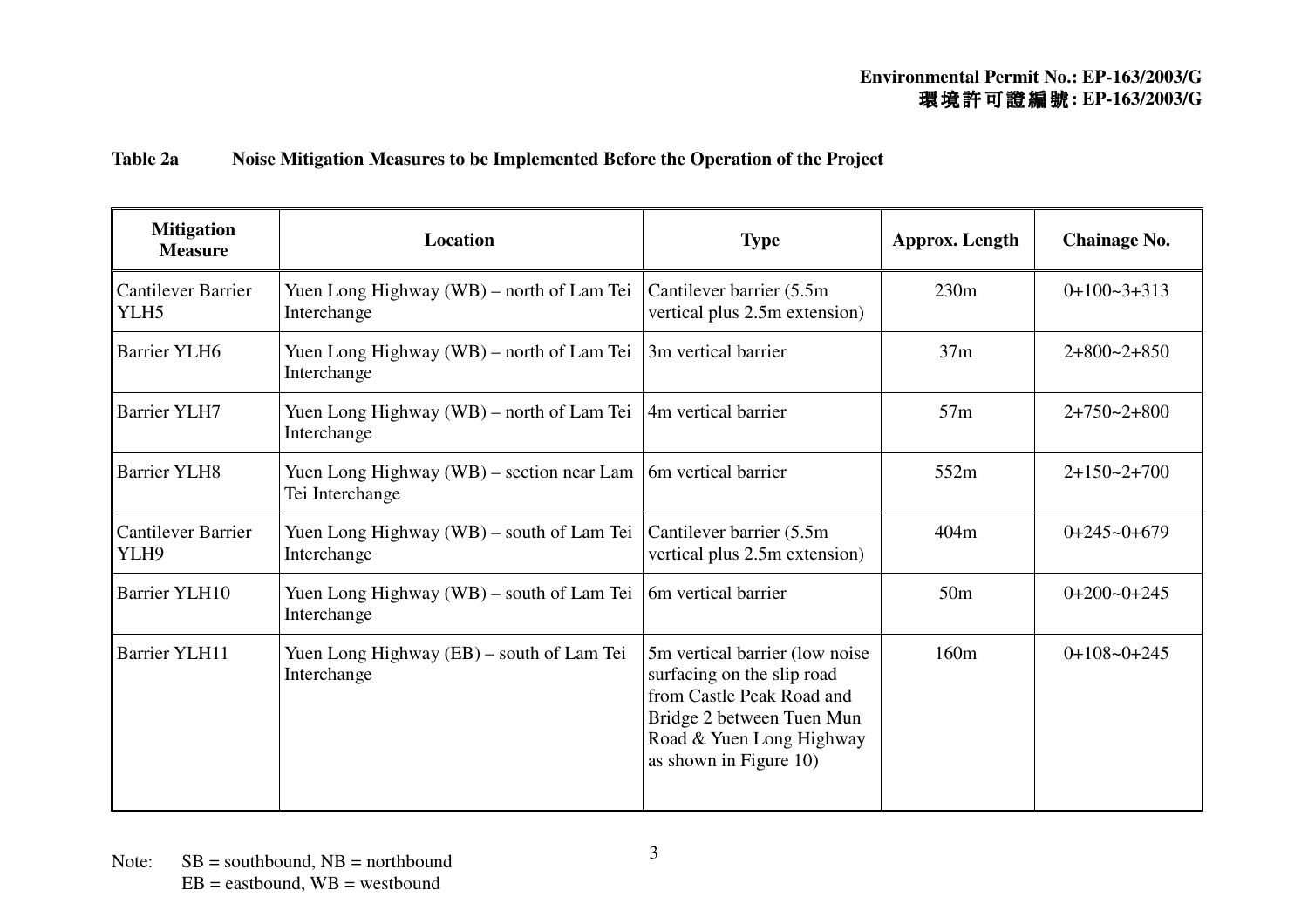## **Table 2a Noise Mitigation Measures to be Implemented Before the Operation of the Project**

| <b>Mitigation</b><br><b>Measure</b>       | <b>Location</b>                                                        | <b>Type</b>                                                | <b>Approx.</b> Length | <b>Chainage No.</b> |
|-------------------------------------------|------------------------------------------------------------------------|------------------------------------------------------------|-----------------------|---------------------|
| <b>Barrier YLH12</b>                      | Yuen Long Highway (EB) – south of Lam Tei<br>Interchange               | 5m vertical barrier                                        | 272m                  | $1+424-1+700$       |
| <b>Cantilever Barrier</b><br>YLH13        | Yuen Long Highway (EB) – south of Lam Tei<br>Interchange               | Cantilever barrier (5.5m)<br>vertical plus 2.5m extension) | 245m                  | $1+700-0+0805$      |
| <b>Barrier YLH15</b>                      | Central divider of Yuen Long Highway –<br>south of Lam Tei Interchange | 5m vertical barrier                                        | 448m                  | $1+350-1+800$       |
| <b>Barrier YLH16</b>                      | Yuen Long Highway (WB) – north of Lam Tei<br>Interchange               | 5m vertical barrier                                        | 37m                   | $2+700-2+750$       |
| <b>Barrier YLH17</b>                      | Yuen Long Highway (WB) – south of Lam Tei<br>Interchange               | 4m vertical barrier                                        | 201m                  | $0+922-1+147$       |
| <b>Barrier YLH18</b>                      | Slip road of Yuen Long Highway (WB) –<br>south of Lam Tei Interchange  | 4m vertical barrier                                        | 107m                  | $0+096-0+200$       |
| <b>Cantilever Barrier</b><br><b>YLH19</b> | Slip road of Yuen Long Highway (EB) – south<br>of Lam Tei Interchange  | Cantilever barrier (5.5m)<br>vertical plus 2.5m extension) | 94m                   | $0+014-0+108$       |
| <b>Barrier YLH20</b>                      | Yuen Long Highway (EB) – south of Lam Tei<br>Interchange               | 5m vertical barrier                                        | 92m                   | $1+200-1+294$       |
| <b>Barrier YLH21</b>                      | Yuen Long Highway (WB) – south of Lam Tei<br>Interchange               | 5m vertical barrier                                        | 85m                   | $1+200-1+300$       |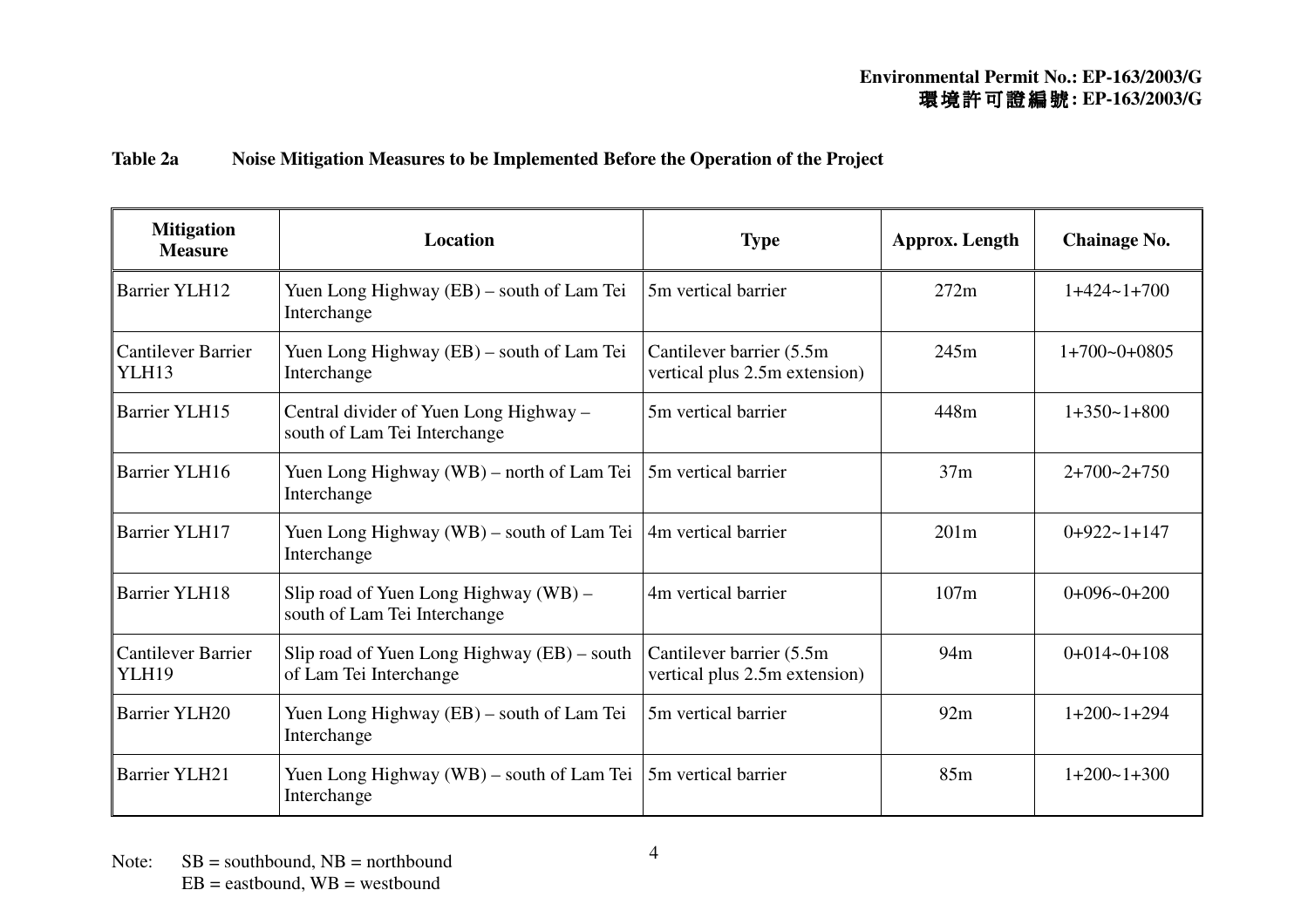# **Table 2b Noise Mitigation Measures to be Implemented Before the Population Intake at the Planned Developments at Lam Tei**

| <b>Mitigation</b><br><b>Measure</b>           | <b>Location</b>                                                                       | <b>Type</b>                                                    | Approx.<br>Length | <b>Chainage No.</b> | <b>Remarks</b>                             |
|-----------------------------------------------|---------------------------------------------------------------------------------------|----------------------------------------------------------------|-------------------|---------------------|--------------------------------------------|
| <b>Cantilever Barrier</b><br>DBL <sub>8</sub> | Ramp B of Lam Tei Interchange<br>connecting DBL mainline (NB)                         | Cantilever barrier<br>$(5.5m$ vertical plus<br>2.2m extension) | 519 <sub>m</sub>  | $4+766-1+168$       | To protect F1A planned<br>development area |
| <b>Cantilever Barrier</b><br>DBL11M1          | Mainline of DBL (central<br>divider) in the north of Ramp D<br>of Lam Tei Interchange | Cantilever barrier<br>$(5.5m$ vertical plus<br>2.2m extension) | 365m              | $4+766-5+100$       | To protect F1A planned<br>development area |
| <b>Cantilever Barrier</b><br>LT10             | Ramp G of Lam Tei Interchange                                                         | Cantilever barrier<br>(5.5m vertical plus)<br>2.2m extension)  | 250m              | $0+150-0+400$       | To protect F1B planned<br>development area |
| <b>Barrier YLH14</b>                          | Ramp connecting to Yuen Long<br>Highway $(EB)$ – south of Lam<br>Tei Interchange      | 6m vertical barrier                                            | 82m               | $0+080-0+162$       | To protect F1B planned<br>development area |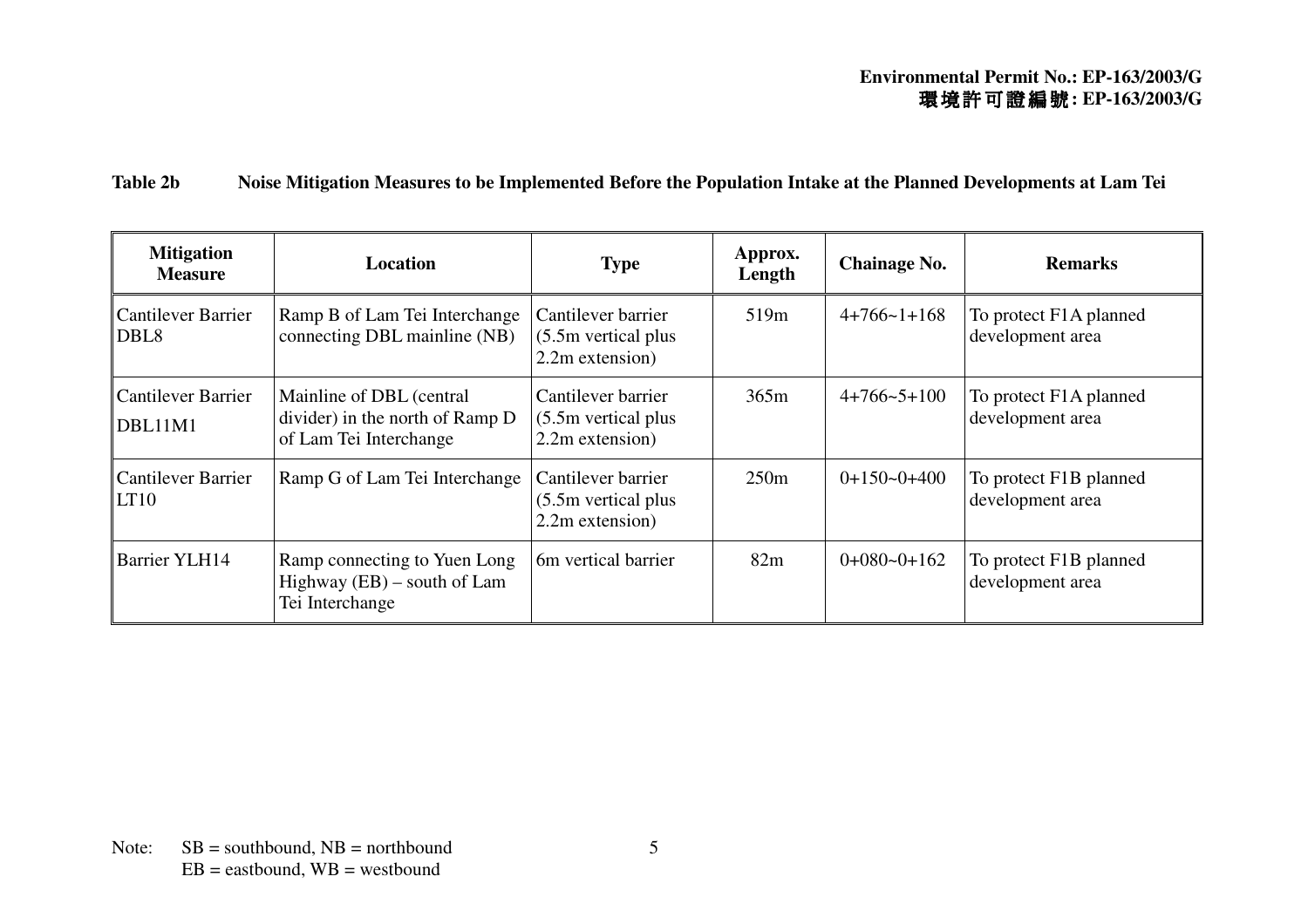**Table 2c Noise Mitigation Measures to be Implemented Before the Population Intake at Planned Developments at the Hung Shui Kiu New Development Area** 

| <b>Mitigation</b><br><b>Measure</b> | <b>Location</b>                                                                 | <b>Type</b>                                                | Approx.<br>Length | <b>Chainage No.</b> | <b>Remarks</b>                                                                                            |
|-------------------------------------|---------------------------------------------------------------------------------|------------------------------------------------------------|-------------------|---------------------|-----------------------------------------------------------------------------------------------------------|
| Cantilever<br><b>Barrier DBL1</b>   | Section of DBL mainline<br>(SB)                                                 | Cantilever barrier (5.5m)<br>vertical plus 2.2m extension) | 627m              | $2+500-3+100$       | It is required for protecting the<br>future HSKNDA F4, F5, F6, F7<br>and F8 planned development<br>areas. |
| Cantilever<br><b>Barrier DBL2</b>   | Central divider at section of<br>DBL mainline near HSK<br>Interchange           | Cantilever barrier (5.5m)<br>vertical plus 2.2m extension) | 628m              | $2+500-3+100$       | It is required for protecting the<br>future HSKNDA F6 and F7<br>planned development areas.                |
| <b>Barrier DBL5</b>                 | Central divider at section of<br>DBL mainline from HSK<br>Interchange to Ramp K | 5m vertical barrier                                        | 906m              | $3+850-4+766$       | It is required for protecting the<br>future HSKNDA F2 and F3<br>planned development areas.                |
| Cantilever<br><b>Barrier DBL6</b>   | Section of DBL mainline<br>(SB) near HSK Interchange                            | Cantilever barrier (5.5m)<br>vertical plus 2.2m extension) | 614m              | $4+000-4+600$       | It is required for protecting the<br>future HSKNDA F2 and F3<br>planned development areas.                |
| Semi-enclosure<br>DBL14             | North to HSK Interchange                                                        | Semi-enclosure with enclosed<br>side facing HSKNDA         | 200m              | $3+100-3+300$       | It is required for protecting the<br>future HSKNDA F4, F5 and F6<br>planned development areas.            |